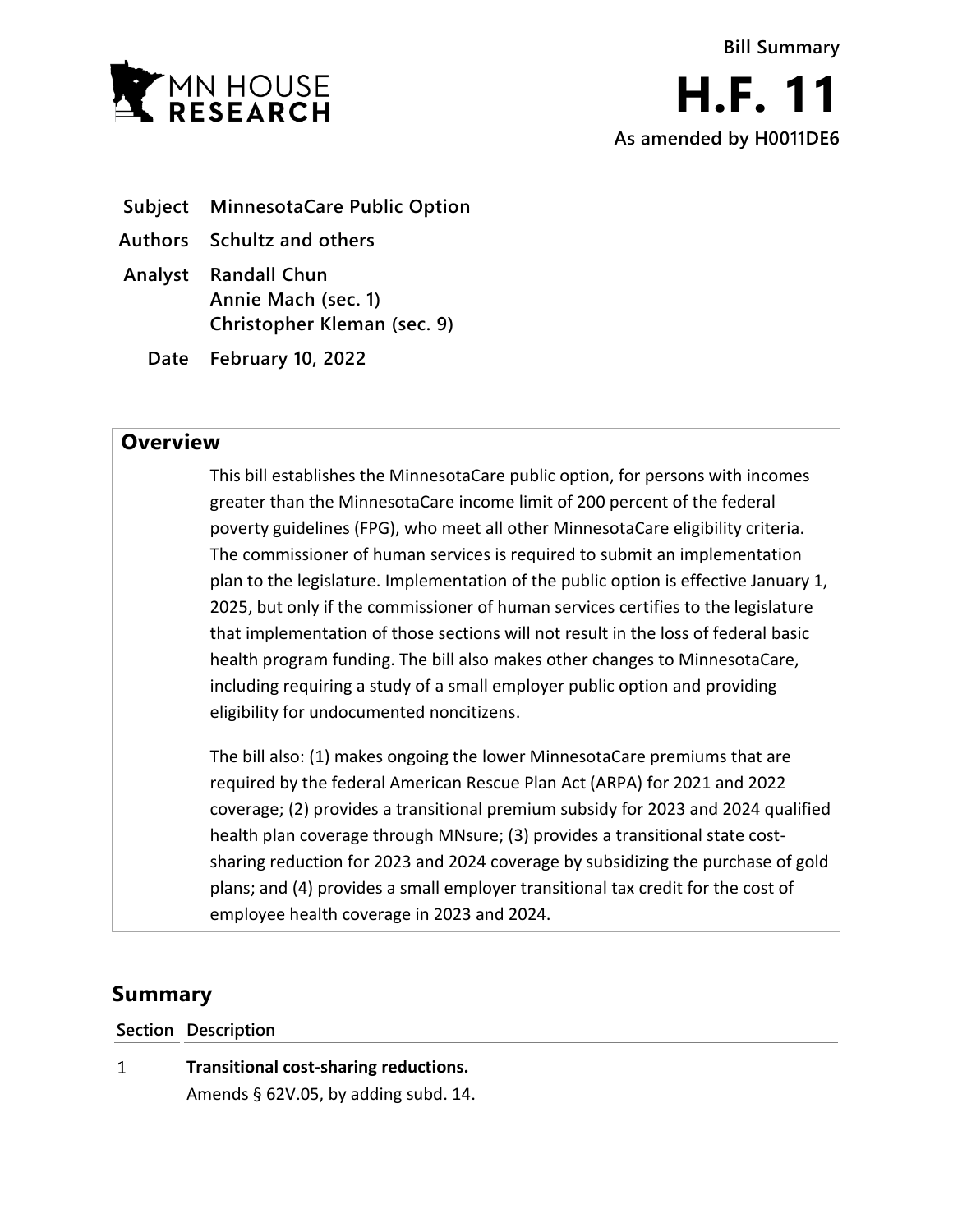(a) Directs MNsure to develop and implement a system, for the 2023 and 2024 plan years, to provide cost-sharing reductions to eligible individuals who choose to enroll in a gold health plan.

(b) Defines an "eligible individual" as a person who: (1) is a resident of Minnesota; (2) is enrolled in a gold health plan offered in the enrollee's county of residence; (3) is ineligible for minimum essential coverage through Medicare, MA, or MinnesotaCare; and (4) applies for and accepts all federal advance premium tax credits for which the individual may be eligible before receiving any state premium assistance.

(c) Provides that the monthly subsidy for an eligible individual is \$75 per month.

(d) Requires MNsure to establish procedures to determine an individual's eligibility for the subsidy and make payments to health carriers.

#### $\overline{2}$ **Transitional premium subsidy.**

Adds § 62V.12.

**Subd. 1. Provision of subsidy.** (a) States that qualified individuals are eligible to receive from MNsure a transitional premium subsidy of \$125 per month for the period January 1, 2023, through December 31, 2024. Provides that the premium subsidy is paid directly to the health carrier and requires health carriers to reduce individual premiums by the amount of the subsidy.

(b) Requires MNsure to establish and administer procedures to determine the eligibility of qualified individuals and pay premium subsidies to health carriers.

(c) States that the section is to be implemented by MNsure only if the ARPA provisions related to premium tax credits are not extended beyond December 31, 2022.

**Subd. 2. Qualified individual.** Defines "qualified individual" as a person who: (1) is a resident of Minnesota; (2) is enrolled in a bronze, silver, gold, or platinum health plan; (3) applies for and accepts all federal advance premium tax credits; and (4) is ineligible for minimum essential coverage through Medicare, MA, or MinnesotaCare.

States that the section is effective January 1, 2023, through December 31, 2024, subject to the contingent application requirement.

#### $\overline{3}$ **General requirements.**

Amends § 256L.04, subd. 1c. Makes a conforming change related to the elimination of the MinnesotaCare income limit for persons eligible under the public option, by clarifying that persons eligible for MinnesotaCare with incomes less than or equal to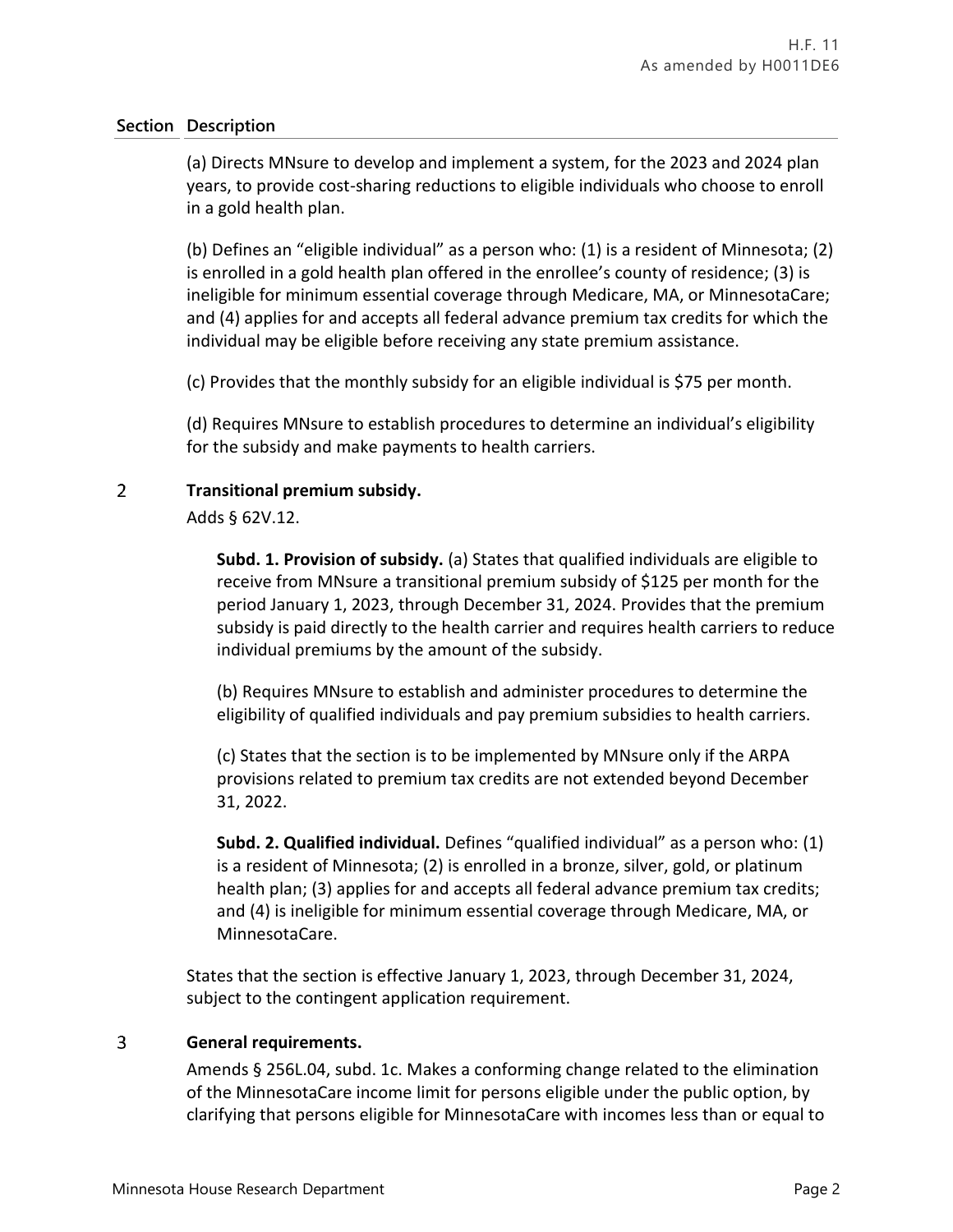200 percent of FPG are not qualified individuals and therefore are not eligible to obtain coverage through MNsure (this section does not change the status of these individuals under current law). States that the section is effective January 1, 2025, or upon federal approval, subject to certification that implementation will not result in the loss of basic health program funding.

#### $\overline{4}$ **Ineligibility.**

Amends § 256L.04, subd. 7a. Makes a conforming change, by exempting persons enrolled under the public option from a provision that prohibits adults from being enrolled in MinnesotaCare if their income is greater than the program income limit. States that the section is effective January 1, 2025, or upon federal approval, subject to certification that implementation will not result in the loss of basic health program funding.

#### 5 **Citizenship requirements.**

Amends § 256L.04, subd. 10. Allows undocumented noncitizens to be eligible for MinnesotaCare. Provides an effective date of January 1, 2024.

#### 6 **Persons eligible for public option.**

Amends § 256L.04, by adding subd. 15. Allows families and individuals with incomes above the MinnesotaCare income limit, who meet all other program eligibility requirements, to be eligible for MinnesotaCare. Allows enrollment of these individuals only during an annual open enrollment period or special enrollment period, as designated by MNsure. States that the section is effective January 1, 2025, or upon federal approval, subject to certification that implementation will not result in the loss of basic health program funding.

#### $\overline{7}$ **General requirements.**

Amends § 256L.07, subd. 1. Makes a conforming change, by exempting persons whose income increases above 200 percent of FPG from MinnesotaCare disenrollment if they continue enrollment through the public option. States that the section is effective January 1, 2025, or upon federal approval, subject to certification that implementation will not result in the loss of basic health program funding.

#### 8 **Sliding fee scale; monthly individual or family income.**

Amends § 256L.15, subd. 2.

The amendment to paragraph (c) requires the commissioner to continue the lower premiums for MinnesotaCare enrollees (reflecting compliance with federal ARPA requirements) on an ongoing basis, without regard to any sunset of the ARPA requirements. Also makes conforming changes, by striking the premium scale listed in current law. (This premium sale is not currently applied, given that MinnesotaCare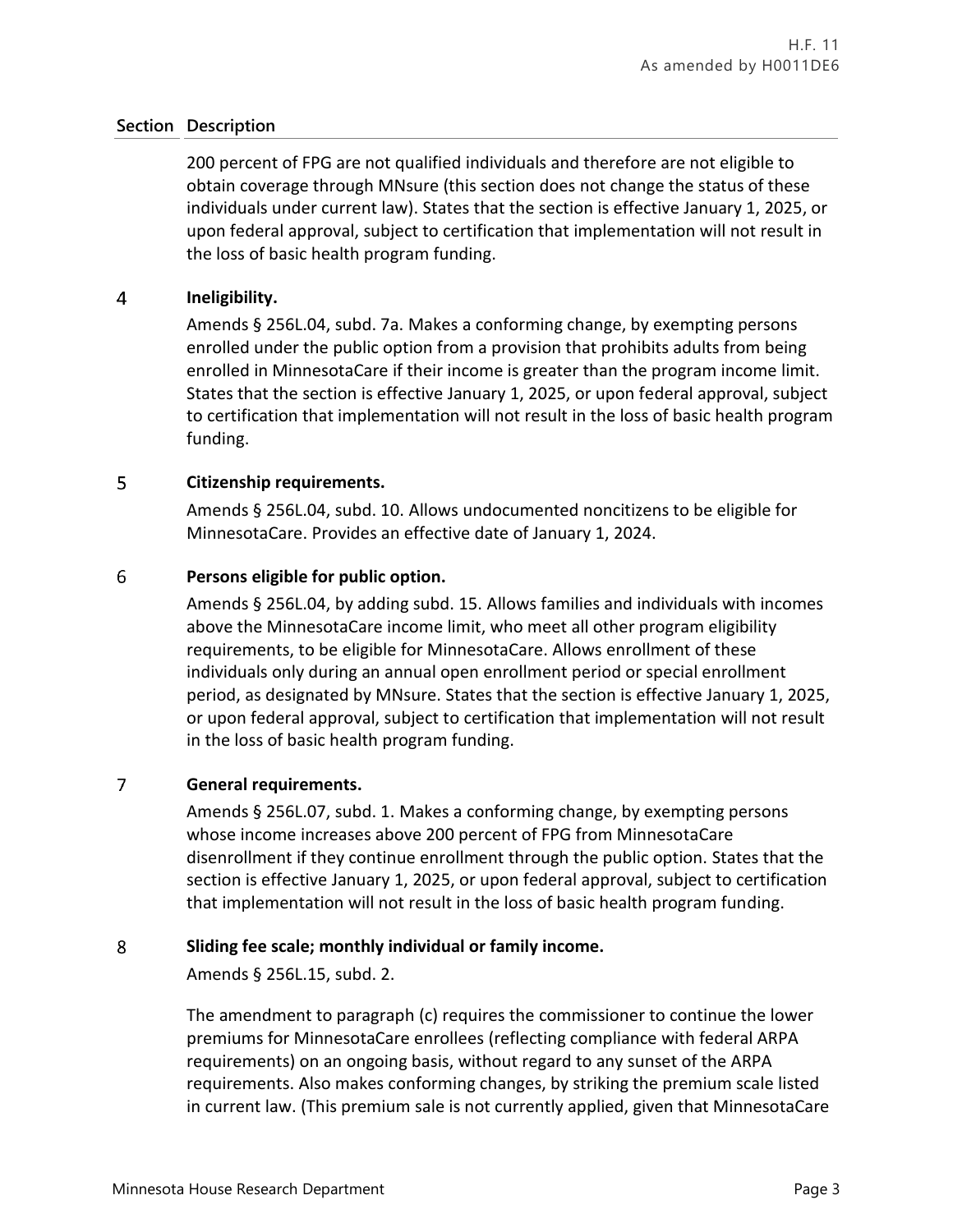as part of federal compliance uses the lower premium scales required by ARPA for 2021 and 2022).

A new paragraph (d) requires the commissioner to establish a sliding premium scale for persons eligible through the public option, to be effective January 1, 2025. Exempts persons 20 years of age or younger from these premiums.

States that the section is effective January 1, 2023, except that the sliding premium scale for persons eligible for the public option is effective January 1, 2025, or upon federal approval, subject to certification that implementation will not result in the loss of basic health program funding.

#### 9 **Small employer transitional health care credit.**

Amends § 290.06, by adding subd. 41.

Establishes a tax credit for the individual income and corporate franchise taxes for qualified employers. The credit would be equal to 50% of the employer's qualified employee health care expenses.

"Qualified employers" are defined as those employers that are not defined as applicable large employers under the Internal Revenue Code's shared responsibility provisions (that is, employers who have less than 50 employees on average per year).

"Qualified employee health care expenses" include group health plans, QSEHRAs, and individual coverage HRAs.

The credit would be limited to the employer's tax liability for a taxable year, but unused amounts could be carried forward five years to offset future tax liability.

The tax credit is temporary, and would only be effective for health care expenses paid in calendar years 2023 and 2024, for the taxable years in which the calendar year expenses fall.

#### 10 **Small employer public option.**

Requires the commissioner of human services, in consultation with representatives of small employers, to develop a small employer public option that allows employees of businesses with fewer than 50 employees to receive employer contributions towards MinnesotaCare. Requires the commissioner to present recommendations to the legislature, by December 15, 2023. States that the section is effective the day following final enactment.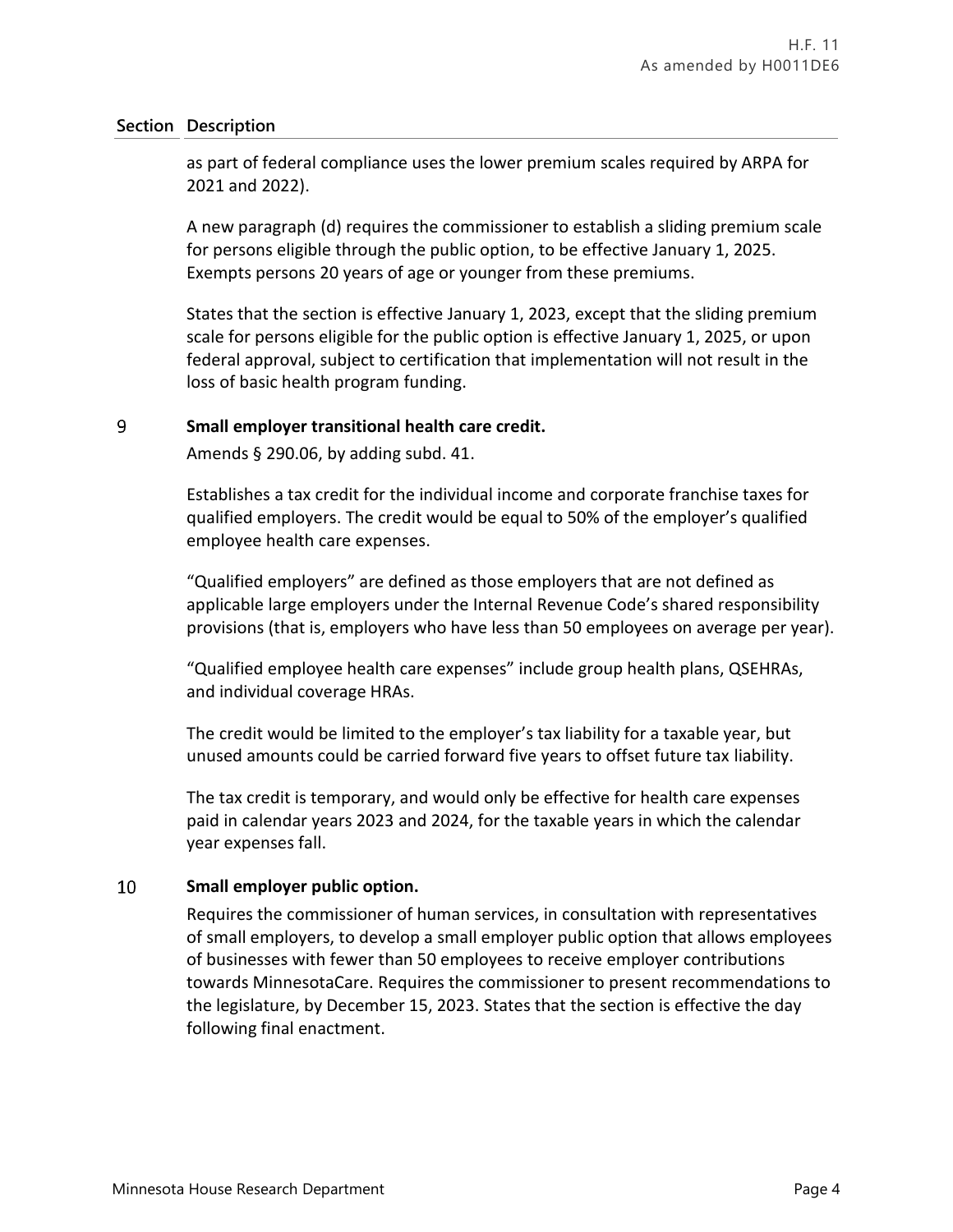#### 11 **Transition to MinnesotaCare public option.**

(a) Requires the commissioner of human services to continue to administer MinnesotaCare as a basic health program, and to seek federal waivers, approvals, and law changes as required.

(b) Requires the commissioner to present an implementation plan for the MinnesotaCare public option to the legislature, by December 15, 2023. Requires the plan to include:

- 1) recommendations for any changes to the public option needed to receive federal funding;
- 2) recommendations for implementing any small employer public option in a manner that would allow any employee payments towards premiums to be pretax;
- 3) recommendations for ensuring sufficient provider participation in MinnesotaCare;
- 4) estimates of state costs;
- 5) a description of the proposed premium scale for persons eligible through the public option, including an analysis of the extent to which the premium scale: (i) ensures that premiums are affordable for persons enrolled under the public option; and (ii) avoids premium cliffs for persons transitioning to or enrolled under the public option; and
- 6) draft legislation necessary to implement the public option and plan recommendations.

(c) Requires the commissioner to present to the legislature, by January 15, 2024, a report comparing service delivery and payment systems models for MinnesotaCare. Specifies criteria for the report and for alternative delivery models.

States that the section is effective the day following final enactment.

#### 12 **Request for federal approval.**

(a) Requires the commissioner of human services to seek any federal waivers, approvals, and law changes necessary to implement this act, including but not limited to those necessary to allow the state: (1) to continue to receive basic health program payments and other federal funding; (2) to receive federal payments equal to the value of premium tax credits and cost-sharing reductions that MinnesotaCare enrollees with incomes greater than 200 percent of FPG would otherwise have received; and (3) to receive federal payments equal to the value of emergency medical assistance that would otherwise have been paid to the state for services provided to eligible enrollees.